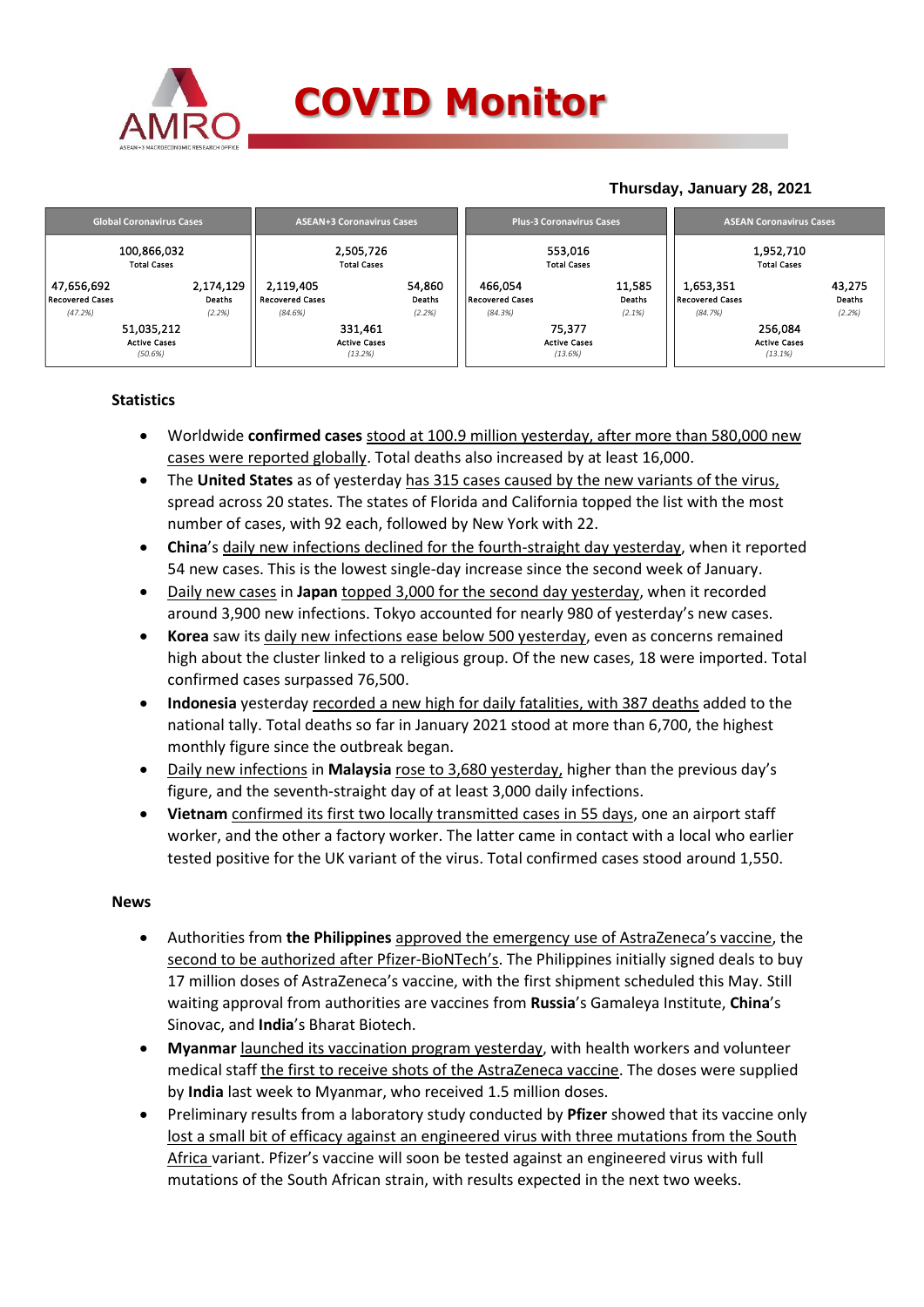

# **COVID Monitor**

Data as of 27/1/2021

#### Overview of Confirmed COVID-19 Cases

|                          | <b>Total</b>         | Cases per 1M    | <b>New</b>      | <b>New Cases per</b> | <b>New Cases</b>            | <b>ANew Cases</b> | ∆% New                   | <b>Total</b>  | <b>New</b>     | <b>Fatality</b> | <b>Total</b>       | Recovery        | <b>Active</b>     | <b>Resolved cases</b> |
|--------------------------|----------------------|-----------------|-----------------|----------------------|-----------------------------|-------------------|--------------------------|---------------|----------------|-----------------|--------------------|-----------------|-------------------|-----------------------|
| <b>Economy</b>           | Cases                | Population      | Cases           | 1M Pop.              | $(7$ -day avg) <sup>1</sup> |                   | Cases                    | <b>Deaths</b> | Deaths         | Rate (%)        | Recovered          | <b>Rate (%)</b> | Cases             | $(96)^2$              |
| Global                   | 100,866,032          |                 | 589,484         |                      |                             | 39,131            | 0.6                      | 2,174,129     | 16,647         | 2.2             | 47,656,692         | 47.2            | 51,035,212        | 49.4                  |
| ASEAN+3                  | 2,505,726            |                 | 23,697          |                      |                             | 866               | $1.0$                    | 54,860        | 597            | 2.2             | 2,119,405          | 84.6            | 331,461           | 49.4                  |
| Plus-3                   | 553,016              |                 | 4,548           |                      |                             | $-6$              | 0.8                      | 11,585        | 100            | 2.1             | 466,054            | 84.3            | 75,377            | 86.8                  |
| ASEAN                    | 1,952,710            |                 | 19,149          |                      |                             | 872               | $1.0$                    | 43,275        | 497            | 2.2             | 1,653,351          | 84.7            | 256,084           | 86.4                  |
|                          |                      |                 |                 |                      |                             |                   |                          |               |                |                 |                    |                 |                   |                       |
| China                    | 89,326               | 64              | 54              | 0.0                  |                             | $-21$             | 0.1                      | 4,636         | $\mathbf 0$    | 5.2             | 82,868             | 92.8            | 1,822             | 98.0                  |
| Hong Kong, China         | 10,282               | 1,347           | 60              | 7.9                  |                             | $-4$              | 0.6                      | 175           | $\overline{2}$ | 1.7             | 9,162              | 89.1            | 945               | 90.8                  |
| Japan                    | 376,482              | 2,994           | 3,937           | 31.3                 |                             | 76                | 1.1                      | 5,388         | 90             | 1.4             | 308,008            | 81.8            | 63,086            | 83.2                  |
| Korea                    | 76,926               | 1,478           | 497             | 9.5                  |                             | $-57$             | 0.7                      | 1,386         | 8              | 1.8             | 66,016             | 85.8            | 9,524             | 87.6                  |
|                          |                      |                 |                 | 44.3                 |                             | $-1,146$          | 1.2                      |               | 387            |                 |                    |                 |                   |                       |
| Indonesia<br>Malaysia    | 1,024,298<br>194,114 | 3,796<br>5,843  | 11,948<br>3,680 | 110.8                |                             | 95                | 1.9                      | 28,855<br>707 | $\overline{7}$ | 2.8<br>0.4      | 831,330<br>151,018 | 81.2<br>77.8    | 164,113<br>42,389 | 84.0<br>78.2          |
|                          | 518,407              |                 |                 | 20.4                 |                             | 1,071             | 0.4                      | 10,481        | 95             | 2.0             | 475,612            | 91.7            | 32,314            | 93.8                  |
| Philippines<br>Singapore | 59,391               | 4,711<br>10,416 | 2,241<br>25     | 4.4                  |                             | 11                | $0.0\,$                  | 29            | $\mathbf 0$    | 0.0             | 59,104             | 99.5            | 258               | 99.6                  |
| Thailand                 | 15,465               | 227             | 819             | 12.0                 |                             | 819               | 5.6                      | 76            | $\mathbf{1}$   | 0.5             | 11,054             | 71.5            | 4,335             | 72.0                  |
|                          |                      |                 |                 |                      |                             |                   |                          |               |                |                 |                    |                 |                   |                       |
| Brunei Darussalam        | 176                  | 390             | 0               | 0.0                  |                             | $-1$              | 0.0                      | 3             | $\mathbf 0$    | 1.7             | 169                | 96.0            | $\overline{4}$    | 97.7                  |
| Cambodia                 | 460                  | 27              | $\pmb{0}$       | 0.0                  |                             | $\mathbf 0$       | 0.0                      | $\mathbf 0$   | $\mathbf 0$    | 0.0             | 423                | 92.0            | 37                | 92.0                  |
| Lao PDR                  | 44                   | 6               | 0               | 0.0                  |                             | $\mathbf 0$       | 0.0                      | $\Omega$      | $\mathbf 0$    | 0.0             | 41                 | 93.2            | 3                 | 93.2                  |
| Myanmar                  | 138,802              | 2,600           | 434             | 8.1                  |                             | 23                | 0.3                      | 3089          | $\overline{7}$ | 2.2             | 123170             | 88.7            | 12,543            | 91.0                  |
| Vietnam                  | 1,553                | 16              | $\overline{2}$  | 0.0                  |                             | $\pmb{0}$         | 0.1                      | 35            | $\mathbf 0$    | 2.3             | 1,430              | 92.1            | 88                | 94.3                  |
|                          |                      |                 |                 |                      |                             |                   |                          |               |                |                 |                    |                 |                   |                       |
| Belgium                  | 699,662              | 60,750          | 3,020           | 262.2                |                             | 1,236             | 0.4                      | 20,933        | 54             | 3.0             |                    |                 |                   |                       |
| France                   | 3,097,374            | 47,656          | 26,916          | 414.1                |                             | 5,056             | 0.9                      | 74,075        | 350            | 2.4             |                    | ÷.              |                   |                       |
| Germany                  | 2,179,679            | 26,268          | 15,636          | 188.4                |                             | 6,249             | 0.7                      | 54,498        | 879            | 2.5             | 2,043,773          | 93.8            | 81,408            | 96.3                  |
| Italy                    | 2,501,147            | 41,525          | 15,191          | 252.2                |                             | 4,607             | 0.6                      | 86,889        | 467            | 3.5             | 1,936,289          | 77.4            | 477,969           | 80.9                  |
| Netherlands              | 974,972              | 56,419          | 18,105          | 1.047.7              |                             | 14,188            | 1.9                      | 13,841        | 176            | 1.4             |                    | $\sim$          |                   | $\sim$                |
| Spain                    | 2,670,102            | 56,973          | 40,285          | 859.6                |                             | 3,850             | 1.5                      | 57,291        | 497            | 2.1             | 150,376            | 5.6             | 53,521            | 98.0                  |
| Switzerland              | 517,705              | 59,871          | 2,222           | 257.0                |                             | 338               | 0.4                      | 9,260         | 56             | 1.8             | 317,600            | 61.3            | 190,845           | 63.1                  |
| United Kingdom           | 3,725,637            | 55,396          | 35,891          | 533.7                |                             | 15,803            | 1.0                      | 102,085       | 1.923          | 2.7             |                    | $\sim$          |                   | $\sim$                |
| Brazil                   | 8,996,876            | 42,563          | 63,520          | 300.5                |                             | 1,557             | 0.7                      | 220,161       | 1,283          | 2.4             | 7,964,176          | 88.5            | 812,539           | 91.0                  |
| Canada                   | 765,865              | 20,253          | 4,168           | 110.2                |                             | 128               | 0.5                      | 19,060        | 79             | 2.5             | 690,369            | 90.1            | 56,436            | 92.6                  |
| Argentina                | 1,896,053            | 41,625          | 10,843          | 238.0                |                             | 434               | 0.6                      | 47.435        | 182            | 2.5             | 1,682,563          | 88.7            | 166,055           | 91.2                  |
| Mexico                   | 1,806,849            | 14,217          | 17,944          | 141.2                |                             | 779               | 1.0                      | 153,639       | 1,623          | 8.5             | 1,362,525          | 75.4            | 290,685           | 83.9                  |
| Peru                     | 1,107,239            | 33,733          |                 |                      |                             | $-13,301$         | $\overline{\phantom{a}}$ | 40,107        |                | 3.6             | 1,028,120          | 92.9            | 39,012            | 96.5                  |
| <b>United States</b>     | 25,495,744           | 77,014          | 158,314         | 478.2                |                             | 12,453            | 0.6                      | 427,246       | 4,065          | 1.7             |                    | i.              |                   | $\sim$                |
|                          |                      |                 |                 |                      |                             |                   |                          |               |                |                 |                    |                 |                   |                       |
| Australia                | 28,794               | 1,109           | 8               | 0.3                  |                             | $\overline{2}$    | 0.0                      | 909           | $^{\circ}$     | 3.2             | 26,031             | 90.4            | 1,854             | 93.6                  |
| India                    | 10,701,193           | 7,814           | 11,666          | 8.5                  |                             | $-1,023$          | 0.1                      | 153,847       | 123            | 1.4             | 10,373,606         | 96.9            | 173,740           | 98.4                  |
| Iran                     | 1,392,314            | 16,546          | 6,608           | 78.5                 |                             | 188               | 0.5                      | 57,651        | 91             | 4.1             | 1,183,463          | 85.0            | 151,200           | 89.1                  |
| Russia                   | 3,733,692            | 25,465          | 17,464          | 119.1                |                             | $-518$            | 0.5                      | 69,971        | 580            | 1.9             | 3,168,370          | 84.9            | 495,351           | 86.7                  |
| Saudi Arabia             | 367,023              | 10,558          | 216             | 6.2                  |                             | $-7$              | 0.1                      | 6,363         | $\overline{4}$ | 1.7             | 358,545            | 97.7            | 2,115             | 99.4                  |
| South Africa             | 1,430,648            | 23,956          | 7,070           | 118.4                |                             | 1.029             | 0.5                      | 42,550        | 753            | 3.0             | 1,263,476          | 88.3            | 124,622           | 91.3                  |

Source: Haver Analytics, sourced from Johns Hopkins University; AMRO staff calculations.<br>Notes: New cases since previous day. ∆% refers to percentage change since previous day. Fatality rate measured as deaths per confirm